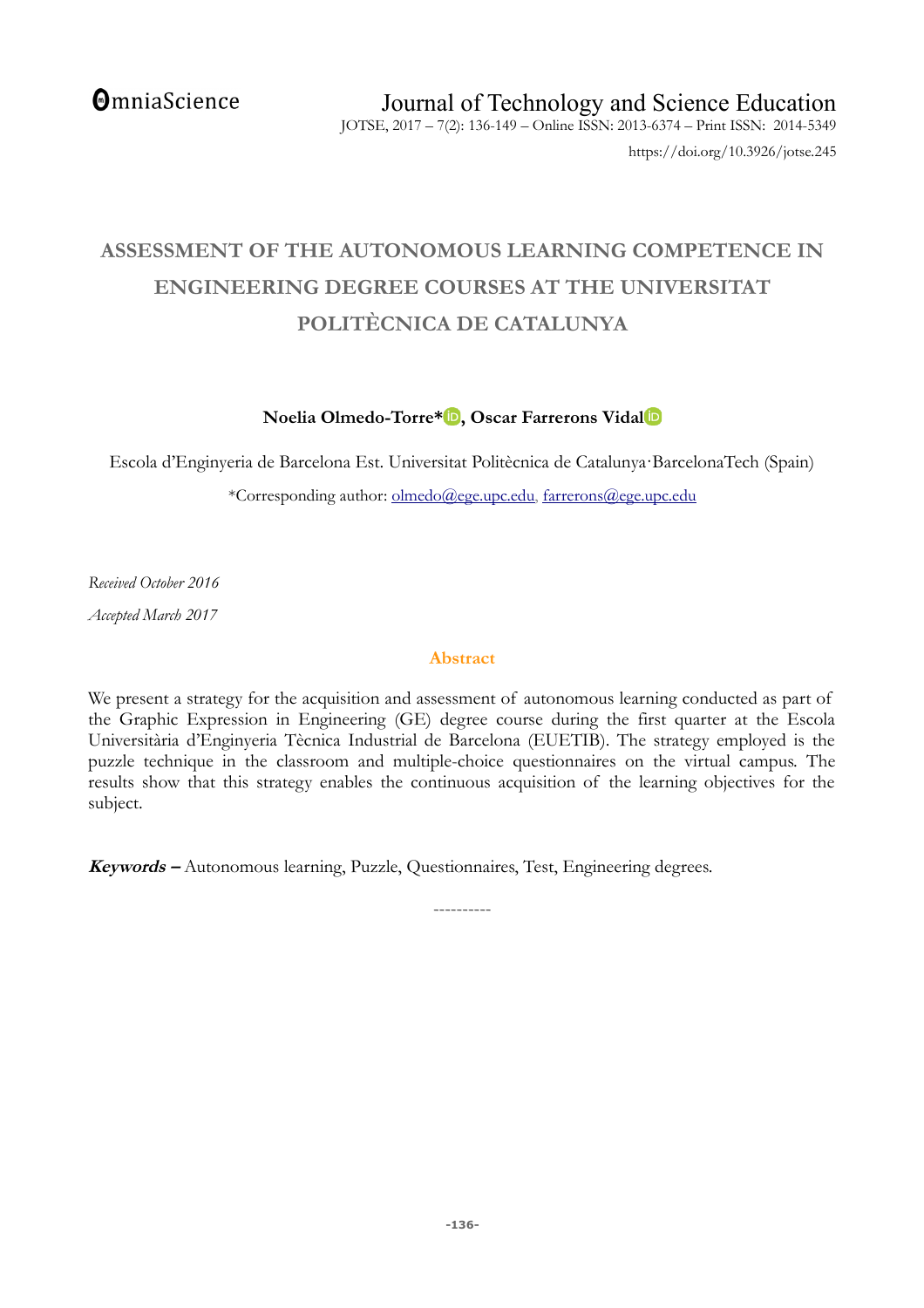#### **1. Introduction**

Subjects in the Universitat Politècnica de Catalunya·BarcelonaTech (UPC) Industrial Engineering Degree Courses include objectives related to both specific competencies and key skills (Torra, de Corral, Martínez, Gallego, Portet & Pérez, 2010). The UPC has 7 of its own key skills, one of which is autonomous learning (UPC. Consell Social, 2008). Improvements in data processing with computers have led to the inclusion of new assessment strategies in the classroom, among which are multiple-response questionnaires (Cano García, 2008). These strategies measure what students do and what they know how to do for themselves, but despite providing very useful information they should also be able to help students learn more and/or better (formative assessment) (Kallas & Ornat, 2014),(Pastor, 2011).

Planning of the new degree courses should take into account three vital factors:

- Learning centred on the student,
- the achievement of goals based on planning and skills, and
- the assessment and monitoring of teaching activities using the European Credit Transfer System (ECTS)(López Pastor, 2012).

In accordance with this approach, the academic staff design learning activities based on the formative objectives to be reached, guide students through the learning process, and finally apply an assessment strategy that enables the competencies to be acquired (Martínez, Amante, & Cadenato, 2012). Furthermore, students carry out the planned activities, participate in and build their own learning process as well as their evaluation (self-assessment and assessment among equals). The appropriate programming of the activities enable the formative objectives set out in the curriculum to be achieved.

According to the methodological and assessment approaches to be taken into account by teachers at the UPC, the autonomous learning competence in any degree course should be focused on key skills. This competence is defined as the students' generic ability to detect deficiencies in their own knowledge and to overcome such deficiencies by means of critical reflection and the selection of the best way of extending this knowledge.

Each key skill at the UPC is defined through three levels of attainment, formative objectives being likewise defined for each one of these levels. As regards autonomous learning, the three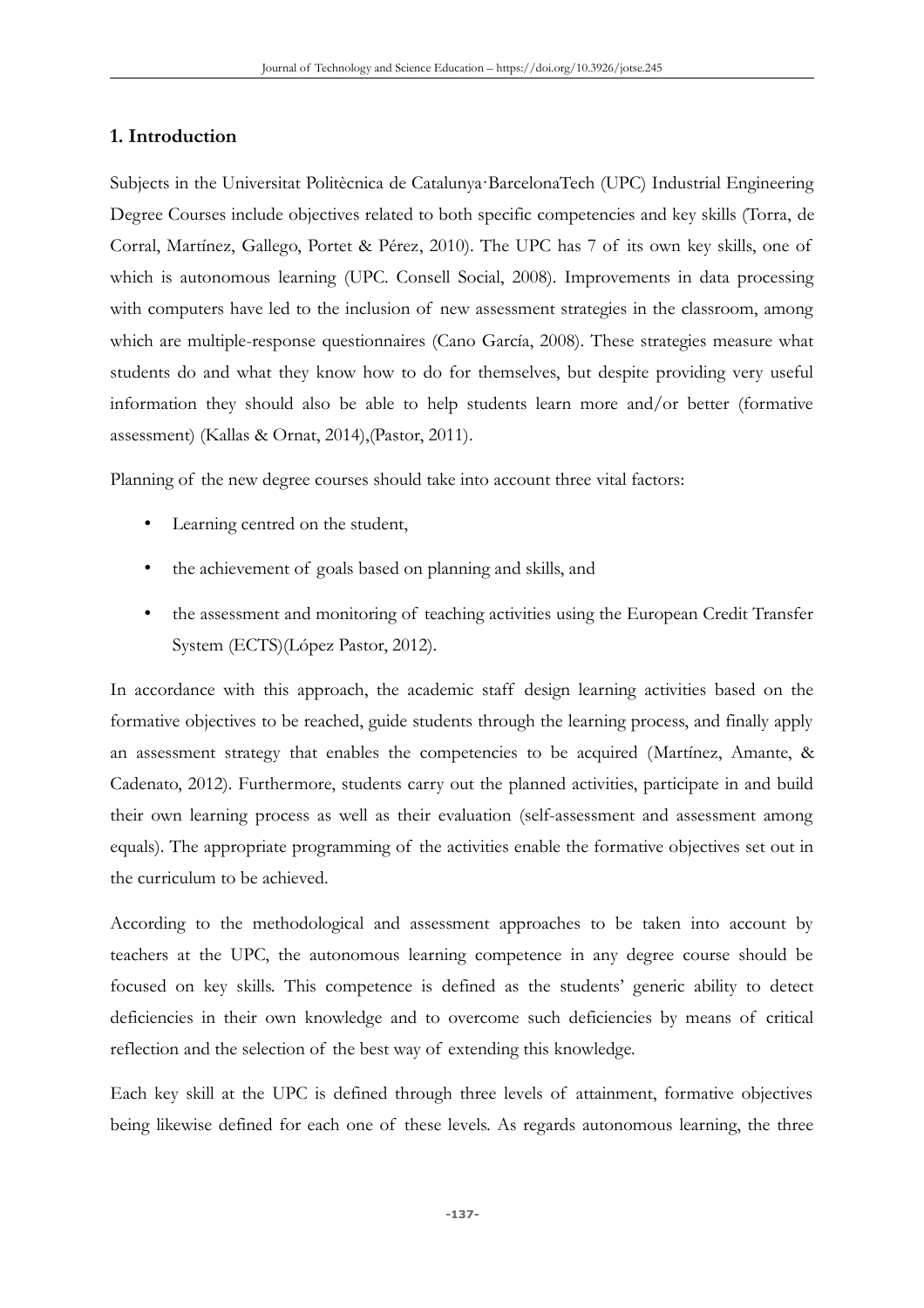defined levels help us to design activities and they also correspond to a particular period of the degree course (UPC, 2009), which are as follows:

- Level 1, Directed: Carry out assigned tasks within the time estimated for their completion, working with the recommended sources of information in accordance with the guidelines set out by the teacher.
- Level 2, Guided: Carry out the tasks assigned on the basis of the guidance provided by the teaching staff; decide on the amount of time required for the completion of each task, as well as including personal contributions and extending the recommended sources of information.
- Level 3, Autonomous: Apply the knowledge acquired in order to undertake a task in terms of itssuitability and importance; decide on the way to carry it out and the time required to complete it, as well as selecting the most appropriate sources of information.

The course on Graphic Expression in Engineering (Expressió Gràfica a l'Enginyeria - EG) is imparted during the first quarter of all the industrial engineering degree courses at the UPC Escola Universitària d'Enginyeria Tècnica Industrial de Barcelona (EUETIB). The level of key skills assigned to this subject is Level 1. Thus, students are assessed on the time they have taken to solve the problem, on whether the way they have done so is the correct way, and if they have given any thought to the applicability of the content.

This current paper deals with the strategy employed in this subject for the acquisition and assessment of the autonomous learning competence. The puzzle technique is used in the classroom as part of this strategy, as well as multiple-choice questionnaires as an online tool for individual assessment regarding knowledge of standardization, technical drawing and spatial geometry.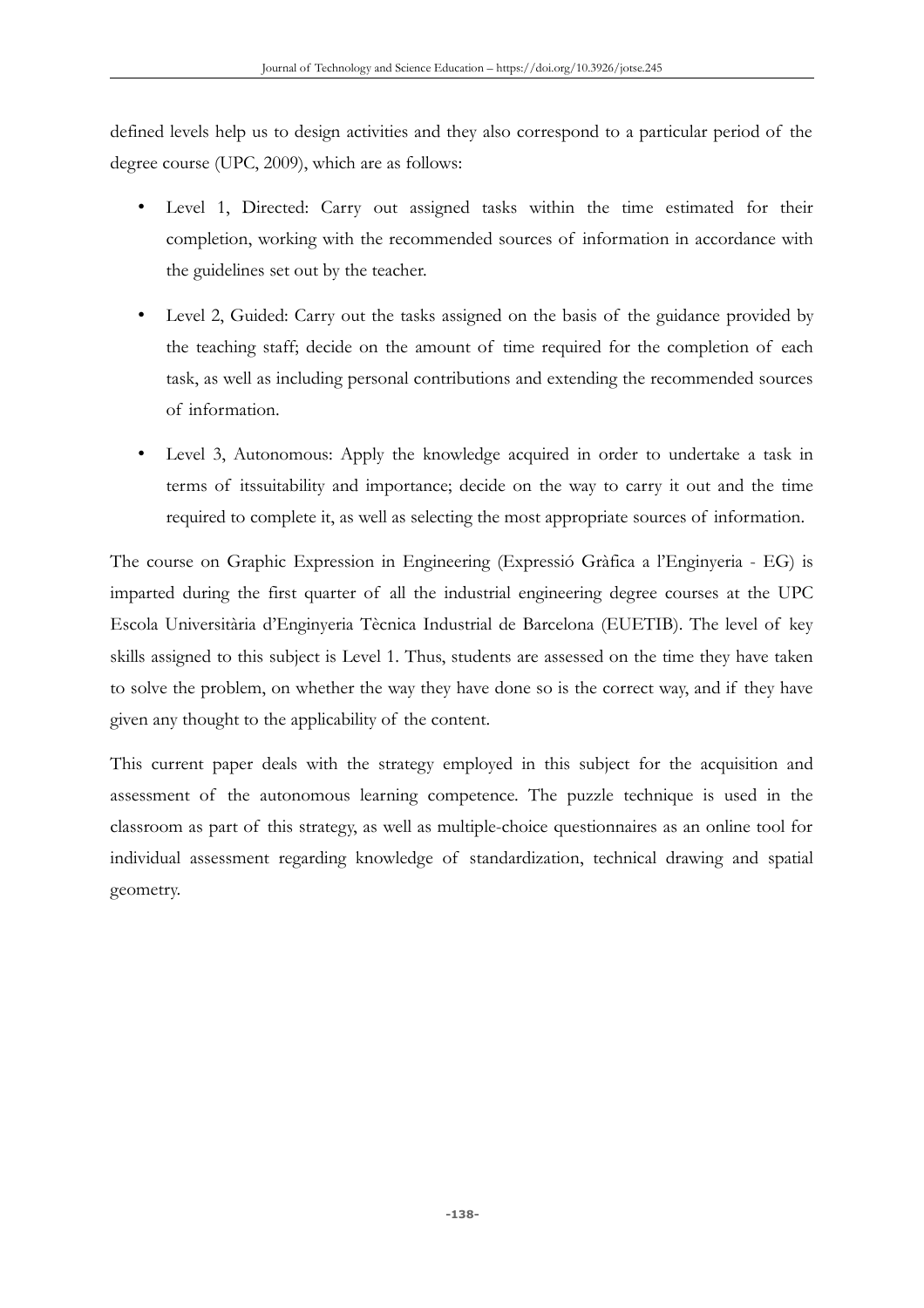# **2. Methodology**

The puzzle technique is characterized by creating positive interdependence between students, since it distributes learning tasks between all of them and encourages individual responsibility for justifying not only their own contribution to the task but also that of other members of the group (Martínez & Cadenato, 2010; Aronson, Blaney, Stephin, Sikes & Snapp, 1978; Rodríguez, Fargas, Llumà, Jorba & Salán, 2012).

Each member of the Core Group studies the assigned objectives of the topic in an autonomous way over the course of a week. Later, in the classroom, and before giving the explanation, each student is required to hand in a summary or written outline (portfolio) to the other members of the group so that all will have a compendium of the topics studied throughout the course. In this classroom session, each member of the group will have 10 minutes to explain the contents of the assigned objectives to their companions using their summaries as a support, so that the members of the Core Group will learn about the other parts from the explanations given by the other members of their group.

This technique is used for autonomous learning of the theoretical content of the subject and is applied in 3 groups (M22, M51 and M61), each group consisting of 30 students. The activity has a Core Group structure with three members identified by the letters A, B and C. Different specific objectives are assigned to each student in the group. Figure 1 provides an example of the specific objectives of the first assessment session for the subject.

> Each member of the Core Group prepares a summary to help explain the topic to the other members of the group: VIEWS:

Student A: Objectives: 0.2, 0.3 and 0.4 Student B: Objecives: 0.5-1 to 0.5-10 Student C: Objectives: 0.5-11 to 0.5-16 and 0.6

Figure 1. Specific objectives for each student in session 1

These objectives cover the entire topic to be addressed in the session, while explanations of the same should be given in class one week later in a group environment.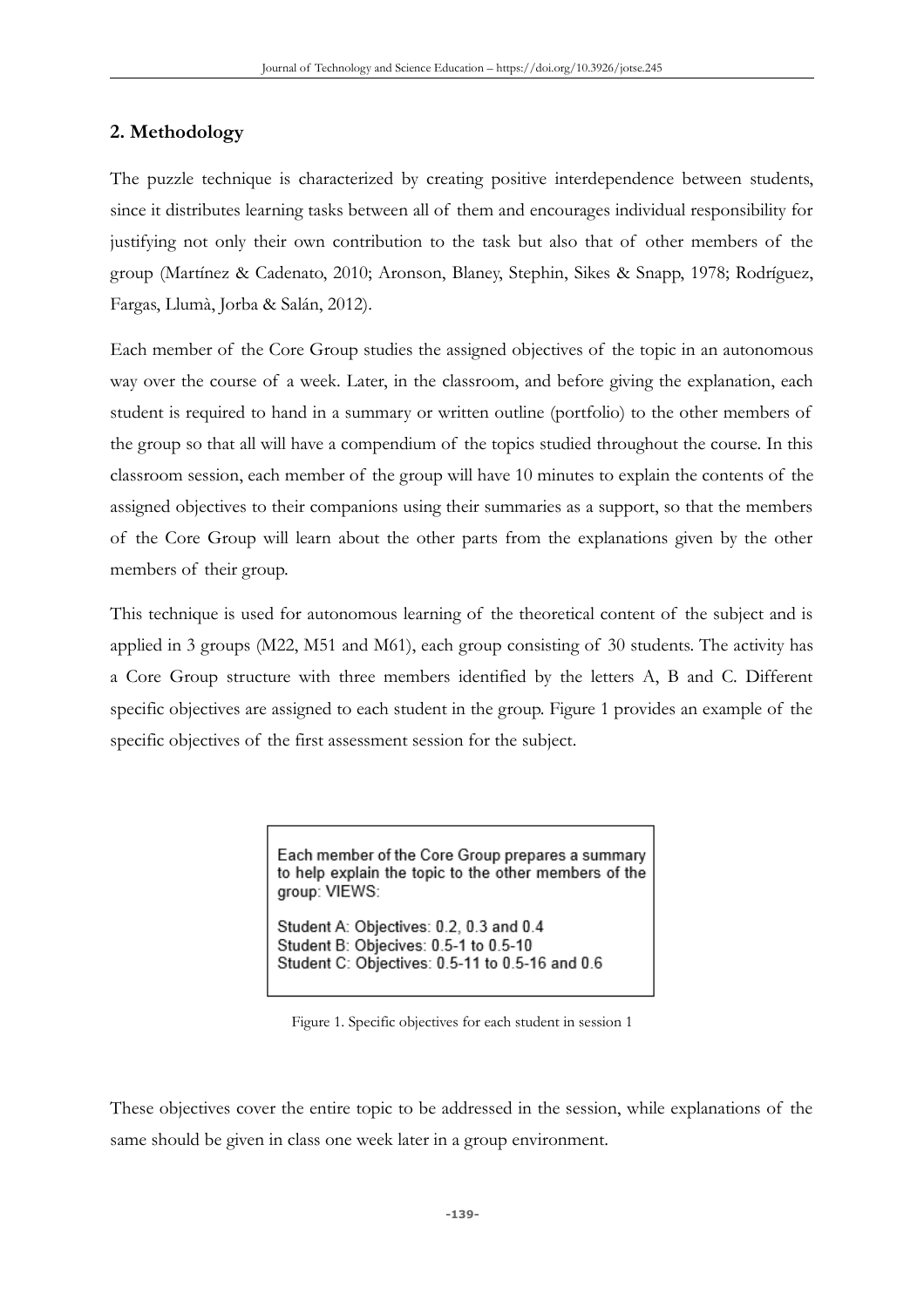Table 1 shows all the specific objectives for each student in session 1, where in greater detail the subject and the competence are addressed, the topic is described and the bibliographical sources given.

| <b>Specific Objectives</b> |             |            |                                                               |                        |             |
|----------------------------|-------------|------------|---------------------------------------------------------------|------------------------|-------------|
|                            |             |            | Bibliography                                                  |                        |             |
| Subject                    | Code        | Competence | Description                                                   | <b>DAP</b>             | <b>Book</b> |
| Normative concepts         | $0.2 - 1$   | Knowledge  | Define objectives of<br>standardization                       | Views.pdf (page 1-5)   | Topic 1     |
| Normative concepts         | $0.2 - 2$   | Knowledge  | Enumerate most important<br>standardization entities          | Views.pdf (page 1-5)   | Topic 1     |
| Normative formats          | $0.3 - 1$   | Knowledge  | Enumerate basic<br>standardized formats                       | Views.pdf (page 6-10)  | Topic 1     |
| Normative formats          | $0.3 - 2$   | Knowledge  | describe relation between<br>basic standardized formats       | Views.pdf (page 6-10)  | Topic 2     |
| Normative formats          | $0.3 - 4$   | Knowledge  | Enumerate worksheet                                           | Views.pdf (page 6-10)  | Topic 2     |
| Normative formats          | $0.3 - 5$   | Knowledge  | Enumerate compulsory<br>elements of the title block           | Views.pdf (page 6-10)  | Topic 2     |
| Normative formats          | $0.3 - 6$   | Knowledge  | Enumerate complementary<br>elements of a title block          | Views.pdf (page 6-10)  | Topic 2     |
| Normative scales           | $0.4 - 1$   | Knowledge  | Define the concept of scale                                   | Views.pdf (page 11-12) | Topic 2     |
| Normative scales           | $0.4 - 2$   | Knowledge  | Enumerate the basic<br>standardized scales                    | Views.pdf (page 11-12) | Topic 2     |
| Normative views            | $0.5 - 1$   | Knowledge  | Enumerate general rules of<br>view selection                  | Views.pdf (page 13-13) | Topic 3     |
| Normative views            | $0.5 - 1.1$ | Knowledge  | Enumerate all the main<br>views in orthographic<br>projection | Views.pdf (page 14-19) | Topic 3     |

Table 1. Specific objectives detailed in session 1

The individual portfolio provides assurance that progress is tracked weekly. At the head of the first page of each summary, the teacher indicates the following: "Time allotted by the teacher – Time taken by each student  $= (+/-)$  Difference". These values enable the work time allotted to each student to be adjusted in order for the task to be carried out autonomously. These individual portfolios are collected on completion of the course and form part of the formative assessment (Gilbuena, Sherrett, Gummer, Audrey & Koretsky, 2015).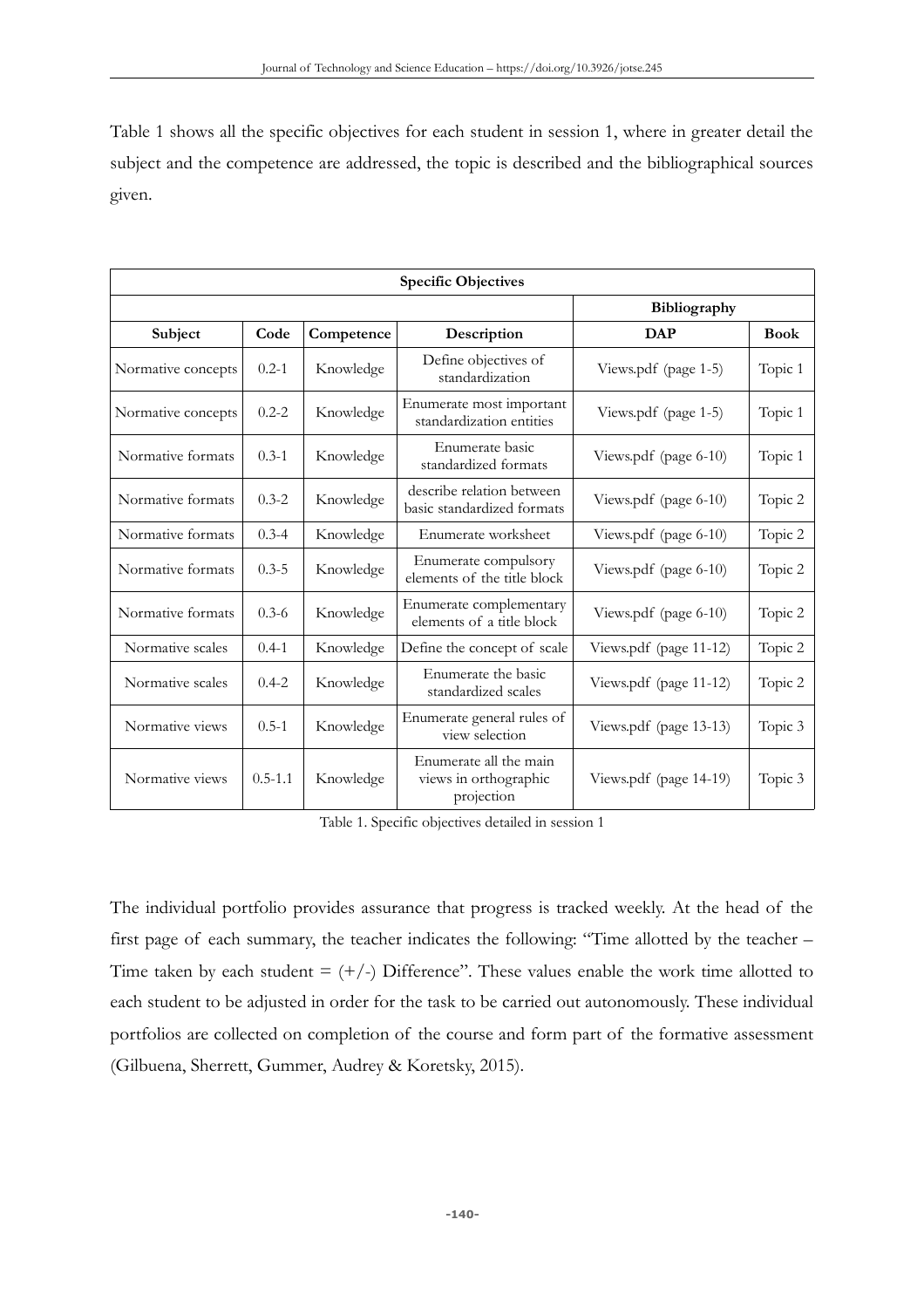At the end of the activity, each student is required to complete to a multiple-choice questionnaire on the UPC virtual campus (Atenea) (Del Canto Rodrigo et al., 2010); this questionnaire covers all the objectives addressed in the group and their summaries may be used as a support.

Each questionnaire is a multiple-response test consisting of 6 questions selected at random from a question bank; the responses are arranged randomly for each student and the maximum time for delivery of the completed questionnaire is 10 minutes.

There are four possible replies for each question, one sole solution and a penalty incurred for each wrong answer. Every correct answer is worth 0.5 points and a deduction of 0.3 points for every incorrect answer, so that the highest mark is 3 and the lowest -1.5 (0 in the final mark). Students may leave the answer blank, which neither adds to nor subtracts from the mark. Each participant may consult the number of correct replies and the mistakes as well as the final mark at the end of the assessment test.

Figure 2 provides an example of some of the questions in the assessment questionnaire.

| Question | The projections could be as follows.                                                               |
|----------|----------------------------------------------------------------------------------------------------|
|          | Choose one of the following:                                                                       |
|          | $\Box$ Rectangular, polar, spherical or cylindrical                                                |
|          | $\Box$ Cylindrical orthogonal, cylindrical oblique or conical                                      |
|          | $\Box$ Cylindrical, conical or spherical                                                           |
|          | $\Box$ Cylindrical, cylindrical oblique or conical.                                                |
|          |                                                                                                    |
| Question | The choice of views may be as follows.                                                             |
| 2        | Choose one of the following:                                                                       |
|          |                                                                                                    |
|          | The plan is the view that provides most information                                                |
|          | The number of views must be the minimum necessary                                                  |
|          | The views do not define one-to-one the piece represented                                           |
|          | The details should be repeated in different views to clarify the<br>interpretation of the drawing. |

Figure 2. Assessment questionnaire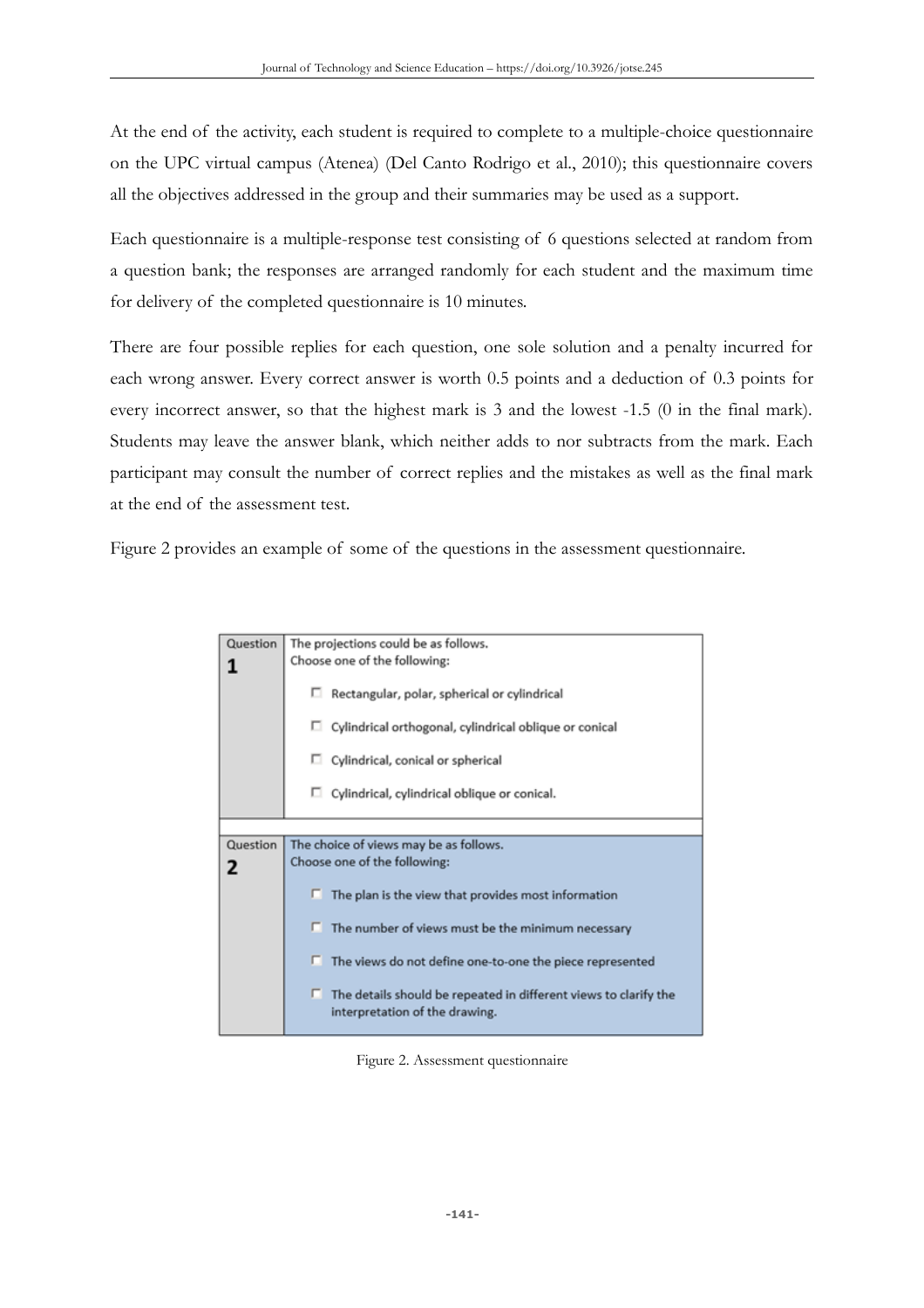There is a total of 10 assessment questionnaire sessions, which account for 28% of the final mark for the subject, as may be seen in the following formula:

Final mark =  $0.5x1^{st}P + 2x2^{nd}P + 1.5x3^{rd}P + 0.6xC + 0.6xEE + 2xPROJ + 2.8xEP$ 

Where:

 $1<sup>st</sup>P = 1<sup>st</sup> Partial$  $2<sup>nd</sup>P = 2<sup>nd</sup> Partial$  $3<sup>rd</sup>P = 3<sup>rd</sup>$  Partial  $C =$  Sketch book  $EE = Tutorials$  $PROJ = Project$  $EP = Questionsinaries$ 

In addition to the final mark for the subject, each student receives a final mark for his or her autonomous learning competence and this mark is added to their academic record. This mark, together with all the others, is regularly updated throughout the course so students can keep a check on their progress; it is the sum of two components of the Final Grade, that of the questionnaires (EP) and that of the project (PROJ) belonging to the subject, which are conducted in groups of between 3 and 4 students, where:

Autonomous learning mark  $= 0.85xPROJ + 0.15xEP$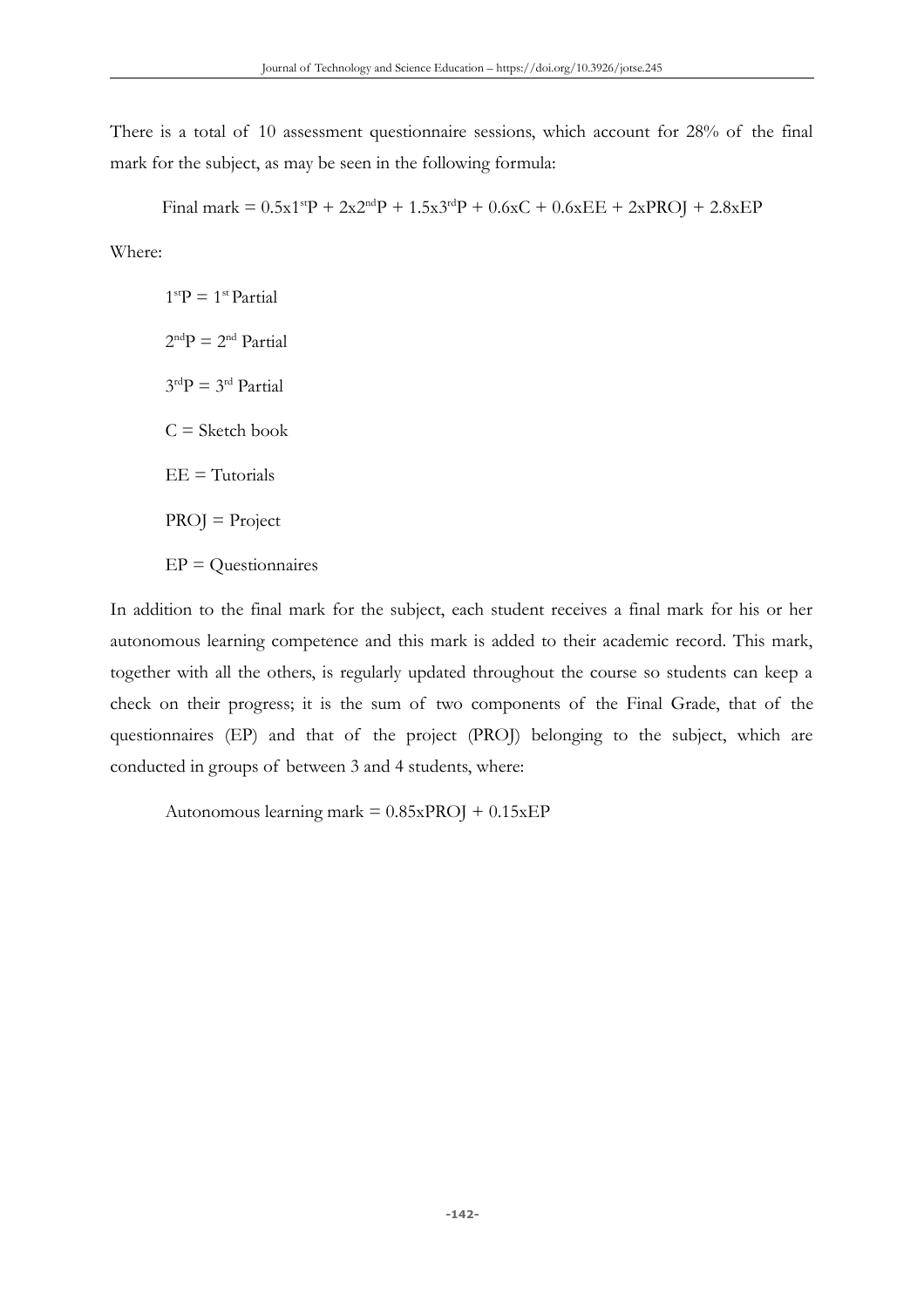## **3. Results and discussion**

The percentage of students who underwent the assessment tests during the second quarter of 2015 in the three groups making up the study was 96% (86 participants out of a total of 90). The weeks of the course in which the questionnaires were imparted, the number of participants in each group, the numerical code of each questionnaire and the topics assessed, the total number of responses and the averages out of 3 in the three groups in the study can be seen in Table 2.

| 2015 - 2º Quarter                 |                                                                      |                                                               |                      |                      |                      |
|-----------------------------------|----------------------------------------------------------------------|---------------------------------------------------------------|----------------------|----------------------|----------------------|
| Week                              | Questionnaire                                                        | Total nº of student<br>responses per group<br>(M22, M51, M61) | Average<br>Group M22 | Average<br>Group M51 | Average<br>Group M61 |
| 2                                 | <b>EP 21</b><br>Norms, lines, scales and<br>views                    | $30+29+29=88$                                                 | 2.0                  | 1.7                  | 1.4                  |
| 3                                 | EP <sub>31</sub><br>Dimensions                                       | $30+30+29=89$                                                 | 1.5                  | 1.1                  | 1.1                  |
| $\overline{4}$                    | <b>EP41</b><br>Cuts and cross sections                               | $30+29+29=88$                                                 | 1.5                  | 1.5                  | 1.3                  |
| 6                                 | EP 61<br>Threaded elements                                           | $29+28+28=85$                                                 | 1.7                  | 1.5                  | 1.9                  |
| 7                                 | EP 71<br>Conicity, surface finishes<br>and dimensional<br>tolerances | $30+28+29=87$                                                 | 2.4                  | 1.9                  | 1.8                  |
| 8                                 | EP 81<br>Geometric tolerances and<br>settings                        | $30+28+28=86$                                                 | 1.6                  | 2.0                  | 2.2                  |
| $\overline{9}$                    | EP 91<br>Standardized elements                                       | $29+28+29=86$                                                 | 1.9                  | 1.6                  | 2.5                  |
| 11                                | EP 111<br>Spatial geometry                                           | $30+29+28=87$                                                 | 0.8                  | 0.9                  | 1.1                  |
| 12                                | EP 121<br>Metrics and geometric<br>synthesis                         | $30+27+28=85$                                                 | 1.2                  | 1.2                  | 2.0                  |
| 13                                | EP 131<br>Surfaces                                                   | $30+25+28=83$                                                 | 1.5                  | 1.2                  | 2.1                  |
| Averages for all topics per group |                                                                      |                                                               | 1.61                 | 1.46                 | 1.74                 |

Table 2. Group assessment averages. 3 is the highest mark

The results in Table 2 show that the strategy enables most of the learning objectives in the subject to be acquired, as may be observed in the averages according to group in all the topics. One may also observe that the topics in which students obtained the best results in all groups correspond to EP71 (Conicity, surface finishes and dimensional tolerances) and EP91 (Standardized elements), while on the other hand EP1 (Spatial geometry) is the topic yielding the lowest results.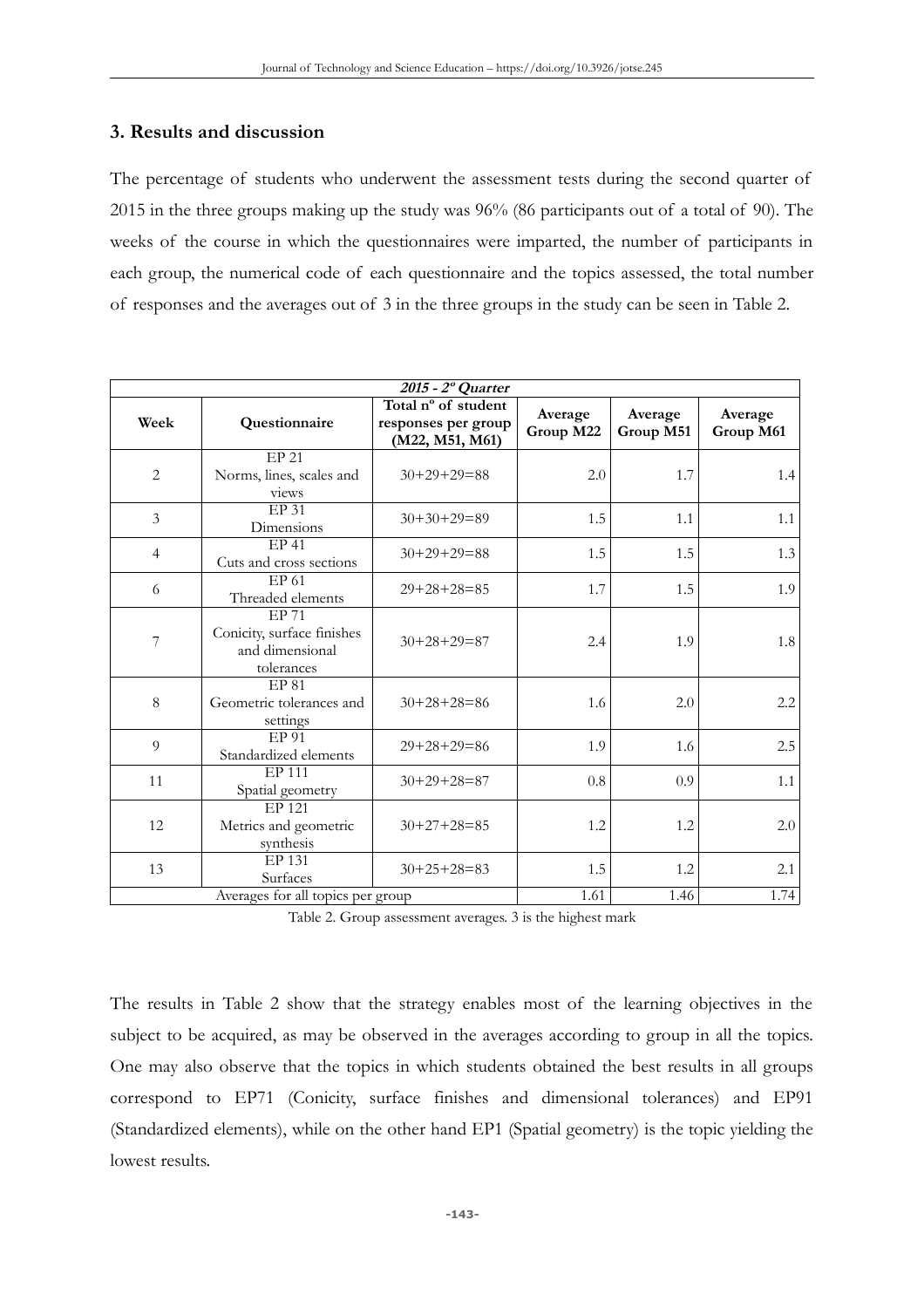Table 3 shows the averages of the final grades in all three groups compared with the averages of the marks for autonomous learning in the same groups. One may see that these latter are higher than the final overall grades for the subject.

| Final grades EG |       |  | Final marks autonomous learning |    |  |
|-----------------|-------|--|---------------------------------|----|--|
| M5              |       |  |                                 |    |  |
|                 | ن د د |  |                                 | -- |  |

Table 3. Marks for the three groups (Final subject grades and final autonomous

learning marks)

An anonymous online survey was carried out at the end of the course with the three groups in study using Google Drive® forms in order to analyze the degree of satisfaction with the subject. The survey employed was the SEEQ type (Students' Evaluation of Educational Quality) (Corral, Almajano & Domingo, 2008; Marsh & Roche, 1970), which is a highly effective educational assessment tool in which the data gathered therein serves to improve the process (formative assessment) as well as validating the quality of teaching and learning (summative assessment) (Valero-García & Díaz, 2005).

The survey was conducted with all the students (a total of 90) belonging to the groups M22, M51 and M61. All those aspects regarded as being most closely related with the degree of acquisition and assessment of the autonomous learning competence were extracted from the survey, such as enthusiasm, interaction with the work group, and the valuation of the assessment methods, among others.

Students were asked to respond in the following terms: Very much in agreement (5), In agreement (4), Neutral (3), In disagreement (2) and Very much in disagreement (1). Table 4 shows the questions posed, the weighted averages and the standard deviation of the responses.

The results arising from the survey were processed with the IBM SPSS v19 Solutions for Education®statisticalsoftware programme, in which the variables obtained were analyzed using descriptive statistics frequencies in order to determine the percentages of the variables. Contingency tables were also used to analyze significant correlations in variable cross that were of interest for the study.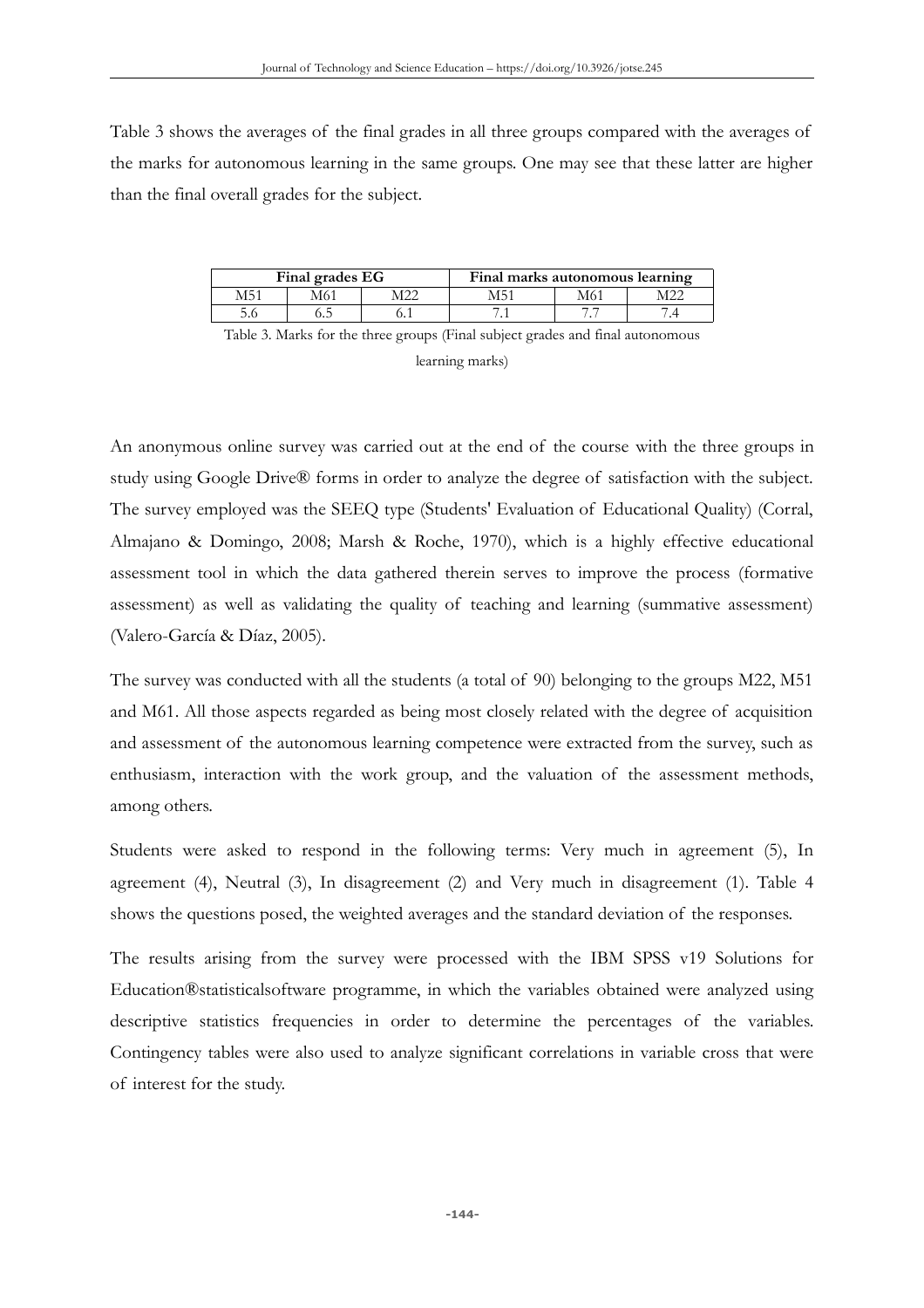| <b>SEEQ Survey</b>                                                       | Weighted<br>average<br>(out of $5$ ) | Standard<br>deviation |
|--------------------------------------------------------------------------|--------------------------------------|-----------------------|
| Enthusiasm:                                                              |                                      |                       |
| I have attended the lectures regularly and have participated actively in |                                      |                       |
| the sessions of group work.                                              | 4.7                                  | 0.67                  |
| Interaction with the group:                                              |                                      |                       |
| The work groups are a good way of studying, learning about the           |                                      |                       |
| subject and sharing knowledge and ideas.                                 | 3.9                                  | 1.05                  |
|                                                                          |                                      |                       |
| We have attended every session with the necessary material prepared.     | 4.4                                  | 0.74                  |
| Exams:                                                                   |                                      |                       |
| The assessment methods for this subject are appropriate and fair.        | 3.6                                  | 0.93                  |
|                                                                          |                                      |                       |
| The exam contents and other work assessed match both the contents        |                                      |                       |
| of the course and the emphasis placed by teachers on each topic.         | 3.8                                  | 0.84                  |
|                                                                          |                                      |                       |
| I think the teachers have assessed my work fairly.                       | 4.0                                  | 0.82                  |
| The approach to course assessment has helped me to learn the             |                                      |                       |
| academic content better.                                                 | 3.6                                  | 0.8                   |
|                                                                          |                                      |                       |
| The assessments correspond to the subject objectives as they were set    |                                      |                       |
| out at the beginning.                                                    | 4.0                                  | 0.7                   |
|                                                                          |                                      |                       |

Table 4. SEEQ survey questions, weighted averages and standard deviation

One may observe that the two most highly valued aspects are enthusiasm, followed by attendance of the sessions with prepared material (interaction with the group), both being highly appreciated features in the learning process.

From the survey, it transpires that 75% of the students agree that they participated actively in the work sessions and attended the lectures on a regular basis. This percentage rises to 98% among those who responded that they were in agreement or very much in agreement (Figure 3). 39% of the students stated that they agreed that the work groups were a good way to study, to learn about the subject and to share knowledge and ideas. This percentage rises to 71 % if one also takes into account the students who responded that they were very much in agreement (Figure 4).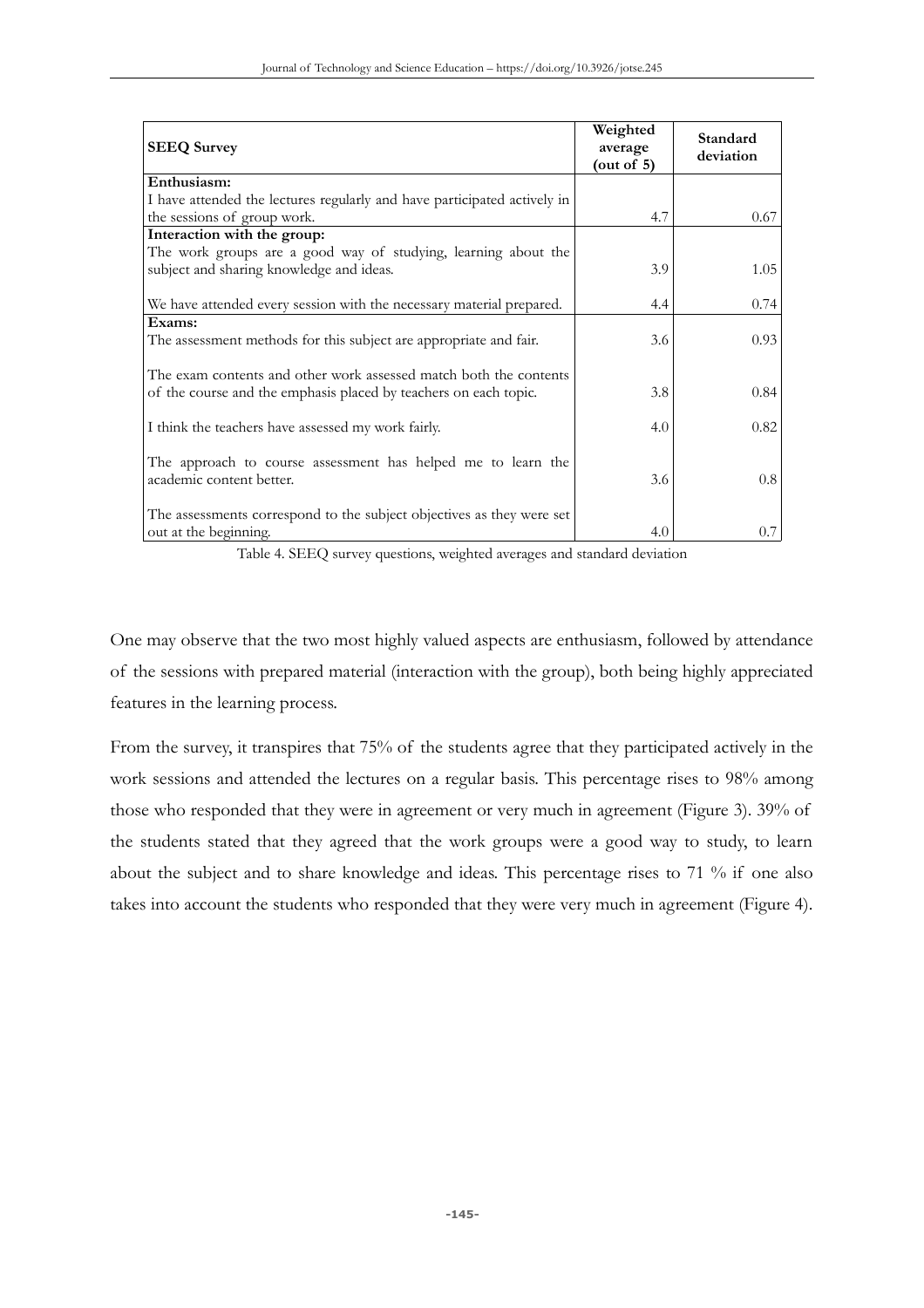

Figure 3. I attended the lectures regularly and participated actively in the work group sessions

Figure 4. The work groups were a good way to study, to learn about the subject and to share knowledge and ideas

It is worth pointing out that, in Figure 5, 64% of the students believe that the content of the exams and the work assessed correspond to the contents of the course. 61% are in agreement or very much in agreement that the methods of assessment of the subject are both fair and appropriate (Figure 6).

It is also evident from the survey that half the students agree that the approach to assessment is appropriate, although 33 % do not express a clearly defined position on this point (neutral). 55% of the students think that the assessments are in accordance with the objectives set out for the subject at the beginning, a figure that rises to 78% among those who stated that they were in agreement or very much in agreement.



Figure 5. The content of the exams and the work assessed correspond to the contents of the course and with the emphasis placed on each topic by the teachers

Figure 6. The methods of assessment for this subject are fair and appropriate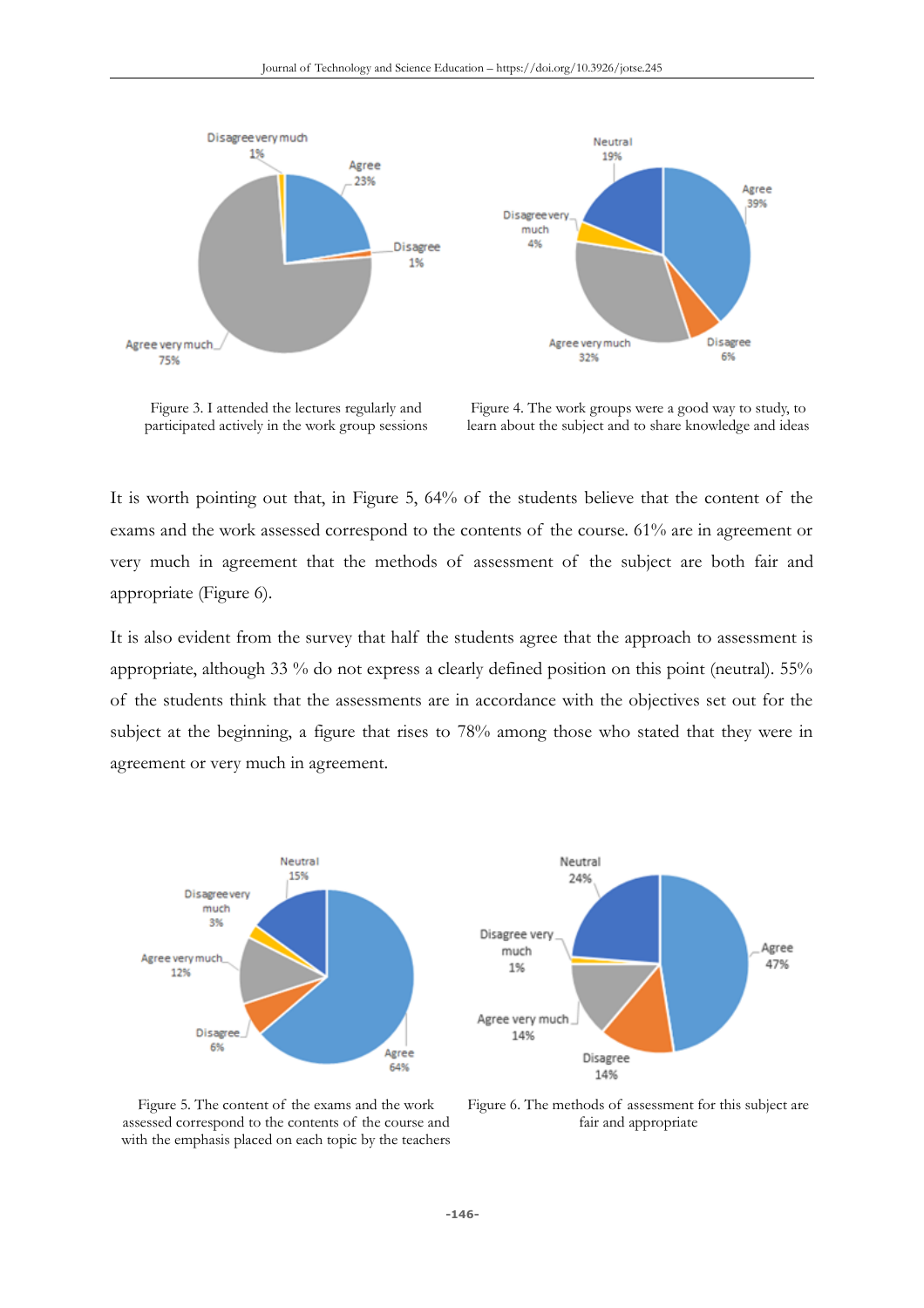Furthermore, the results show that a significant correlation exists between attendance and active participation in the classes with a fair evaluation of the work by the teachers, and the fact that the students attended the sessions with material already prepared. From the contingency analysis, it transpires that a significant correlation also exists between the fairness of the assessment methods and the approach adopted for the assessment of the course, both of which were conducive for the teaching-learning process.

### **4. Conclusions**

The use of the puzzle technique in the classroom and the virtual campus multiple-choice questionnaires as a strategy for the acquisition and assessment of autonomous learning enables the learning objectives of the subject to be fulfilled in a continuous manner.

Most of the students in the study participated actively in the work sessions and are of the opinion that the work groups are an effective means of attaining the objectives established at the outset in the different topics of the subject.

As a proposal for improvement, the different questionnaires will be checked in order to identify the questions yielding the lowest results, and the possible reasons for this poor performance will be analyzed in order to improve the learning process so that the objectives can be attained, whether by means of classroom-based activities or by distance learning.

This proposal for improvement will form part of a final project of the Postgraduate Course in Sciences, Technology, Engineering and Mathematics (Posgrau d'Ensenyament Universitari en Ciències, Tecnologia, Enginyeria i Matemàtiques-STEM, Institut de Ciències de l'Educació - ICE UPC [http://www.ice.upc.edu](http://www.ice.upc.edu/)).

# **Acknowledgments**

We would like to thank all the students who took part in this survey on the degree of satisfaction with the EG subject, as well as the Grup d'Avaluació de la Pràctica Acadèmica (GRAPA), the ICE and the UPC for their help in the preparation of this article.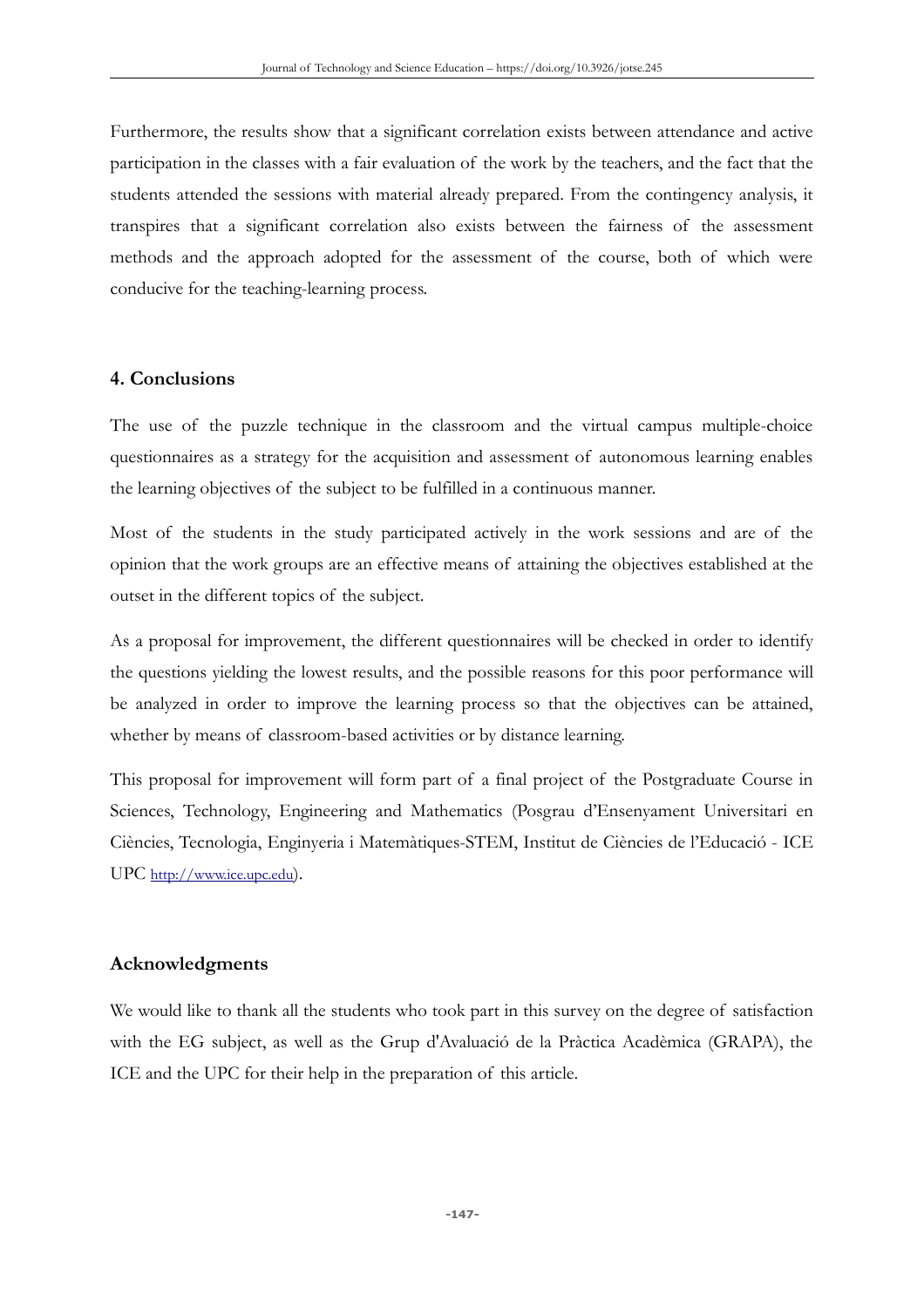## **References**

- Aronson, E., Blaney, N., Stephin, C., Sikes, J., & Snapp, M. (1978). *The Jigsaw Classroom*. Beverly Hills, CA: Sage Publishing Company.
- Cano García, E. (2008). La evaluación por competencias en la educación superior. *Profesorado: Revista de Currículum Y Formación Del Profesorado*, 12(3), 1-16.
- Corral, I., Almajano, M., & Domingo, J. (2008). *La encuesta SEEQ como instrumento de mejora continuada*. Universitat Politècnica de Catalunya. Retrieved from: <https://upcommons.upc.edu/bitstream/handle/2117/16014/280.pdf>
- Del Canto Rodrigo, P., Gallego Fernández, M.I., Lopez Canalda, J.M., Mora Serrano, F.J., Reyes Muñoz, M.A., Rodríguez Luna, E., et al. (2010). Cómo usamos Moodle en nuestras asignaturas adaptadas al EEES. *IEEE - RITA (Revista Iberoamericana de Tecnologías Del Aprendizaje)*, 5(3), 75-86. Retrieved from: <http://hdl.handle.net/2117/8916>
- Gilbuena, D.M., Sherrett, B.U., Gummer, E.S., Audrey, B., & Koretsky, M.D. (2015). *Feedback on Professional Skills as Enculturation into Communities of Practice*, 104(1), 7-34. <https://doi.org/10.1002/jee.20061>
- Kallas, Z., & Ornat, C. (2014). Technological or Traditional Tools for Documents' Correction? A Case Study in Higher education. *Journal of Technology and Science Education*, 2(2), 86-93. <https://doi.org/10.3926/jotse.48>
- López Pastor, V.M. (2012). Evaluación formativa y compartida en la universidad: Clarificación de conceptos y propuestas de intervención desde la Red Interuniversitaria de Evaluación Formativa. *Psychology, Society & Education*, 4(c), 117-130.
- Marsh, H., & Roche, L. (1970). SEEQ Students' Evaluation of Educational Quality: Multiple Dimensions of University Teacher Self-concept. *Instructional Science*, 8(5), 439-469.
- Martínez, M., Amante, B., & Cadenato, A. (2012). Competency assessment in engineering courses at the Universitat Politècnica de Catalunya in Spain. *World Transactions on Engineering and Technology Education*, 10(1), 46-52.
- Martínez, M., & Cadenato, A. (2010). El puzzle como actividad de evaluación en el aula en grupos numerosos. In *XVIII CIDUI*.